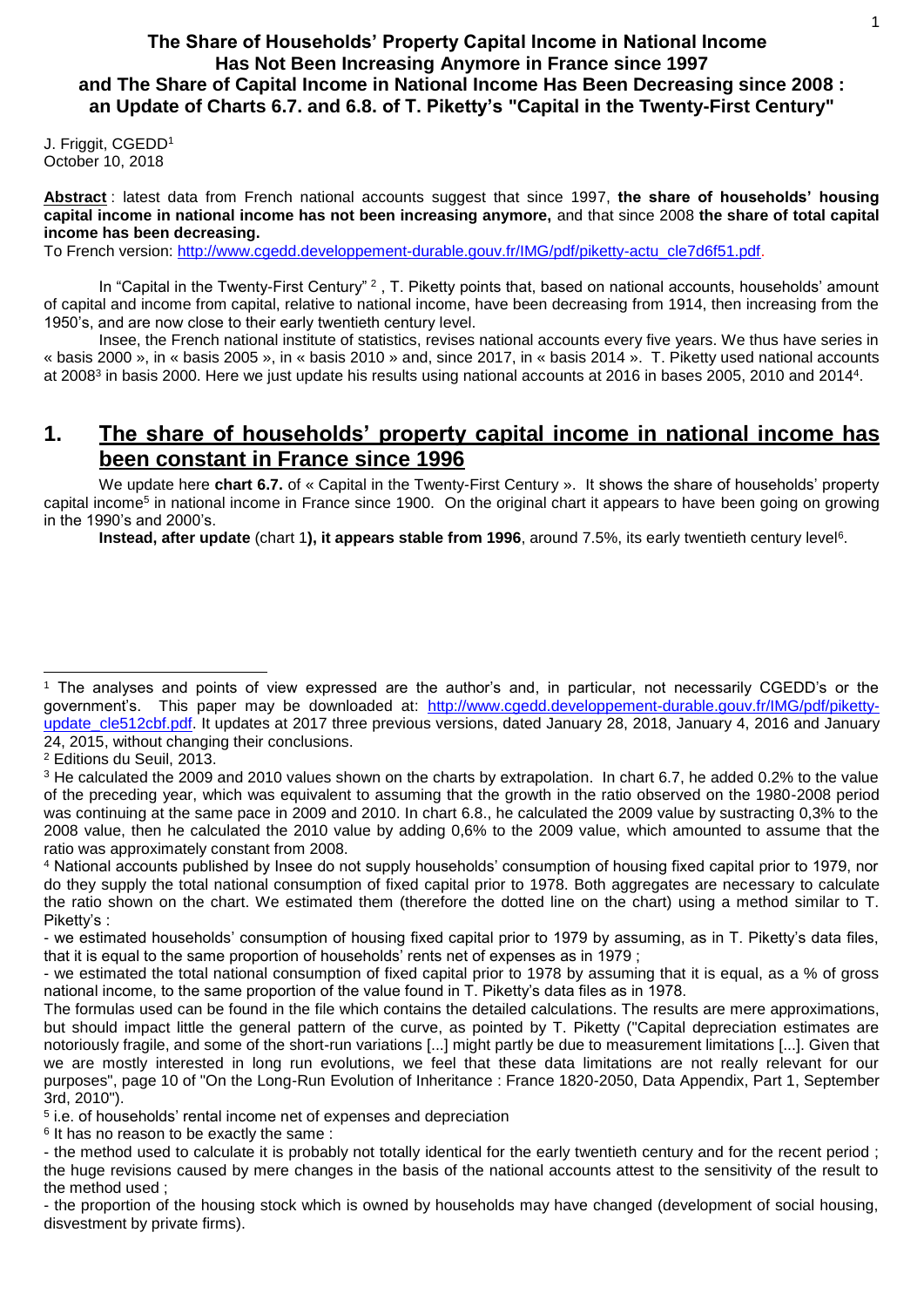### <span id="page-1-0"></span>**Chart 1 : update of chart 6.7. of « Capital in the Twenty-First Century »**

#### T. Piketty's chart 6.7.: share of households' net rental income in national income. France, before and after update



l

Detailed calculations : [http://www.cgedd.developpement-durable.gouv.fr/IMG/xlsx/piketty-actu-6-7\\_cle12a5b9.xlsx.](http://www.cgedd.developpement-durable.gouv.fr/IMG/xlsx/piketty-actu-6-7_cle12a5b9.xlsx)

The change in the shape of the curve occurred mostly when national accounts shifted from basis 2000 to basis 2005 : the results of the 2006 housing survey induced Insee to revise the growth in rents<sup>7</sup> from 1998 to 2005<sup>8</sup> sharply downwards.

*(In addition, when national accounts shifted from basis 2005 to basis 2010, Insee revised sharply upwards households' consumption of housing fixed capital<sup>9</sup> , which shifts the curve downwards, and, for years 1949-1969, the growth in households' rents net of expenses<sup>10</sup>, which increases the slope of the curve prior to 1969. These two revisions erase, or rather invert slightly,<sup>11</sup> the ratio's jump from year 1948 to year 1949 visible on T. Piketty's chart 6.7.).*

These results remain to be confirmed based on the next issues of the national accounts.

Subject thereto, the stabilization observed from 1997 signals a break from the brisk growth of years 1948-1997. The ratio might have recovered a sort of "equilibrium level" after the disturbances<sup>12</sup> caused by the two world wars and their consequences.

 $<sup>7</sup>$  Effective rents (paid by tenants) plus imputed rents (which owner-occupiers would pay if they were tenants in the same</sup> dwelling). Computing imputed rents requires rich databases and complex calculations.

<sup>&</sup>lt;sup>8</sup> The consequences of the insufficient knowledge of rents by the French government far exceed the chart we consider here, and their cost amounts to much more than the few million euros which might remedy it; this attests to inefficiencies in public spending. For instance, since effective and imputed rents constitute 11% of gross domestic product (GDP), their revision downwards reduced economic growth, as measured by the change in GDP, by 0.1 point per year from 1998 to 2005, and reduced the level of GDP by 13 billion euros, say 0.6%, for year 2009 (see « report on the organization of the statistical service in the field of housing », IGInsee & CGEDD, June 2014, § 1.4.3. B. page 32, <http://cgedd.documentation.developpement-durable.gouv.fr/document.xsp?id=Cgpc-CGEOUV00217833>). As well, the data about rent increases used during the recent public debate about rent controls were highly debatable (see § 1.3.1. page 26 of the same report).

<sup>9</sup> By 53% to 89% depending on the year. The reason pointed by Insee is that, in conformity with new international standards, transaction costs (stamp duty, notary's fee, estate agent's fee, etc.) are now depreciated over the duration of ownership instead of the whole life of the property.

<sup>&</sup>lt;sup>10</sup> Their level in 1949 was reduced by half. This revision corrected an inconsistency present in national accounts in bases 2000 and 2005: in the 1950's and 1960's, households' gross operating income was abnormally high compared to their production of housing services, and was even higher than the latter the 1950's.

<sup>11</sup> Subject to the caveat that the method used to calculate the ratio depends on the year considered, as mentioned above; in particular, it is different for years 1948 and 1949.

<sup>&</sup>lt;sup>12</sup> Disturbances channelled mostly, as far as housing in France is concerned, by rent controls implemented from 1914 in a context of high consumer price inflation, then exited from 1948.